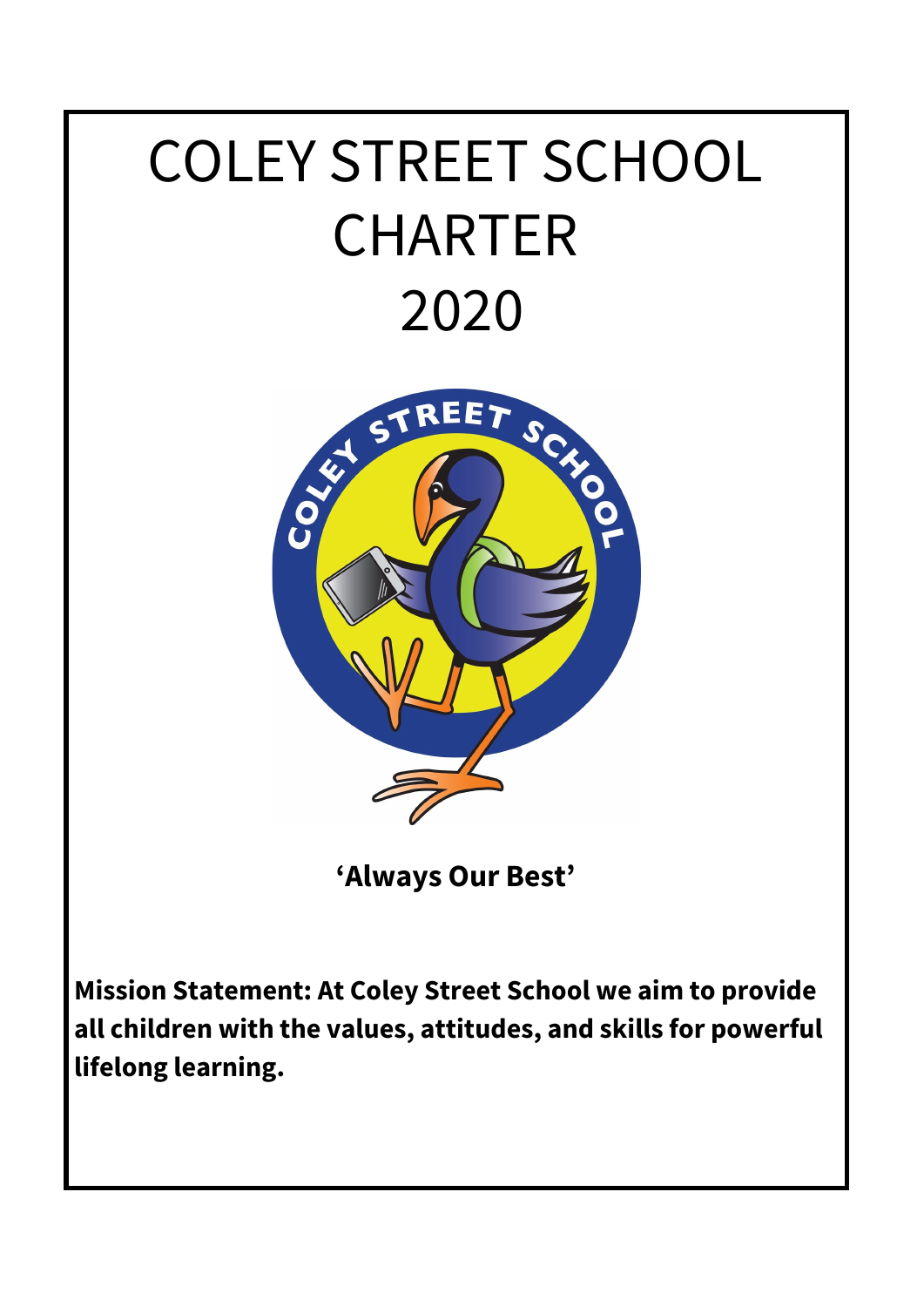# **CONTENTS** ● Coley Street School Strategic Plan: 2020 – 2022 **ANNUAL PLAN** ● Strategic Aim One ● Strategic Aim Two ● Strategic Aim Three ● Strategic Aim Four

● Strategic Aim Five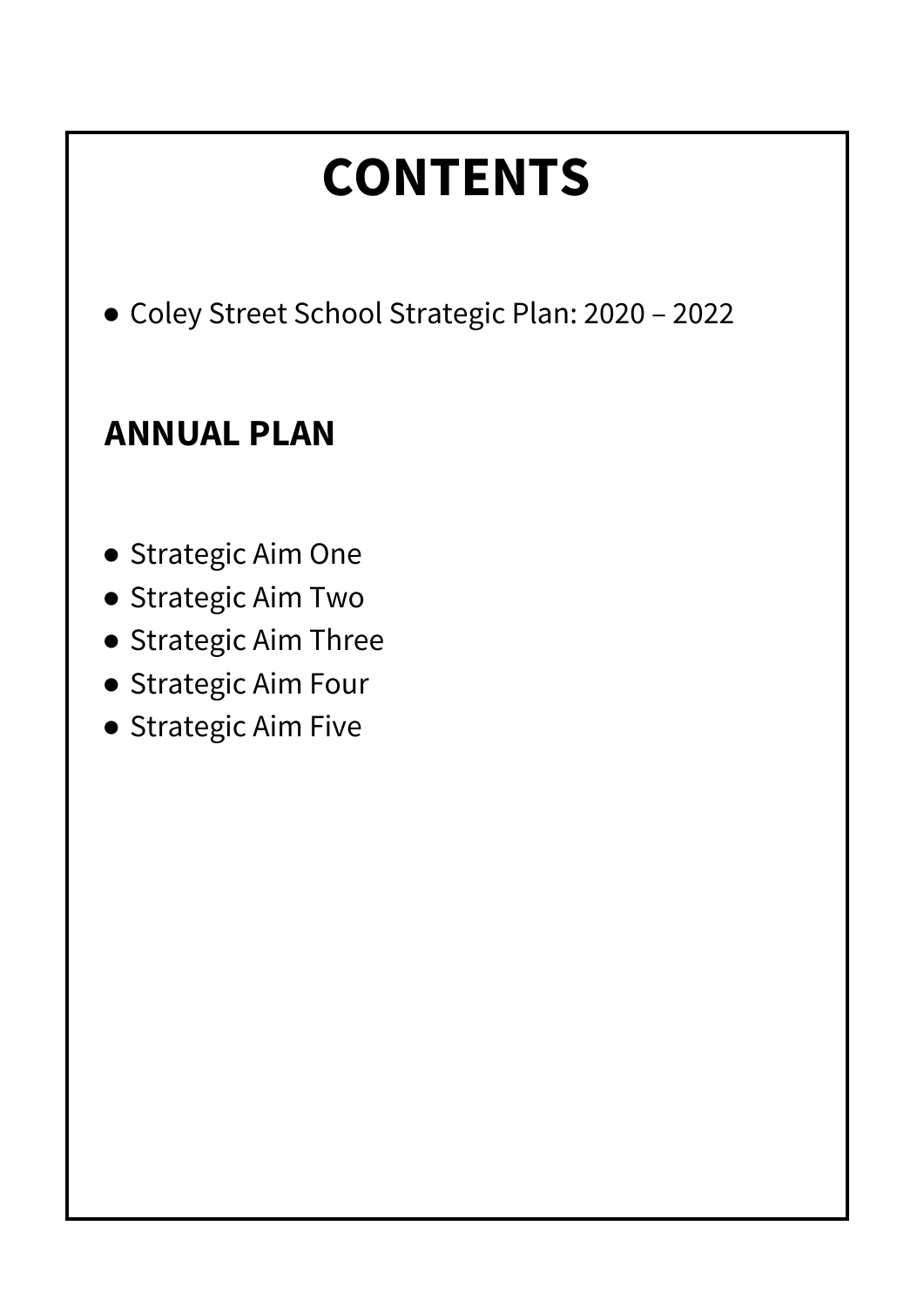## **OUR COLLECTIVE VISION AND SCHOOL CULTURE**

## **'Always Our Best'**

#### **MISSION STATEMENT**

**At Coley Street School we aim to provide all children with the values, attitudes, and skills for powerful lifelong learning.**

#### **OUR GUIDING PRINCIPLES**

*At Coley Street School we uphold the beliefs of our learning community by;*

- Identifying and focusing on teaching and learning best practice for Maori/Pasifika/Priority learners
- Demonstrating the values of Caring, Pride, Striving and Thinking all built on Trust (PB4L)
- Celebrating the pursuit of excellence in academic, sporting and cultural activities
- Children inquiring into authentic and localised contexts by asking questions, exploring possibilities and problem solving
- Encouraging children to be curious, creative and imaginative thinkers who take risks, accept challenges and learn from mistakes
- Enabling children to achieve personal excellence in all learning, through effort, perseverance and the pursuit of foundation knowledge
- Embedding ICT into the daily programme which enhances student engagement and learning
- Empowering teachers to be practitioners of best practice, supported by effective appraisal systems, Teacher inquiry and reflection, collaboration, professional learning and well resourced learning spaces.

#### *Our learning community is supported by an environment which;*

- Provides a secure physical and emotional context for learning
- Celebrates the bicultural identity of our school community, and develops Whanau Ora within our school and wider community
- Consults with our Raukawa Iwi and community and establishes local tikanga, protocols, stories, legions and history about significant sites.
- Provides a welcoming and inclusive environment with a genuine open door policy
- Utilising the local community partnerships and resources to support' learning and change'
- Collaboration in and across schools throughout the Community of Learning

#### **Our Aim is to Develop …***Learners who understand and display ….*

| <b>Striving</b>    |                                                                                    | Caring                                                                                                               |                           |
|--------------------|------------------------------------------------------------------------------------|----------------------------------------------------------------------------------------------------------------------|---------------------------|
| Achiever           | Confident                                                                          | Friendly                                                                                                             | Supportive                |
| <b>Risk Taker</b>  | Determined                                                                         | Compassionate                                                                                                        | Tolerant                  |
| Courageous         | Persistent                                                                         | Considerate                                                                                                          | Loval                     |
| <b>Goal Setter</b> | Purposeful                                                                         | Respectful                                                                                                           | Polite                    |
| Committed          | Curious                                                                            | Celebrate Diversity                                                                                                  | Sense of Community        |
| Excellence         | Innovation                                                                         | Environment                                                                                                          |                           |
| Inquiring          | Participate                                                                        |                                                                                                                      |                           |
| <b>Proud</b>       |                                                                                    | <b>Thinking</b>                                                                                                      |                           |
| Honesty            | Trustworthy                                                                        | De Bonos                                                                                                             | Solo Taxonomy             |
| Truthful           | Honourable                                                                         | <b>Blooms</b>                                                                                                        | <b>Graphic Organisers</b> |
| Self-Disciplined   | Responsible                                                                        | Kipling's seven servants                                                                                             |                           |
|                    |                                                                                    | In order to develop each 'Coley Heart' a 'Coley Kid' must be able to manage themselves, relate to others, think, use |                           |
|                    | language, symbols and texts, participate & contribute, (the NZC Key Competencies). |                                                                                                                      |                           |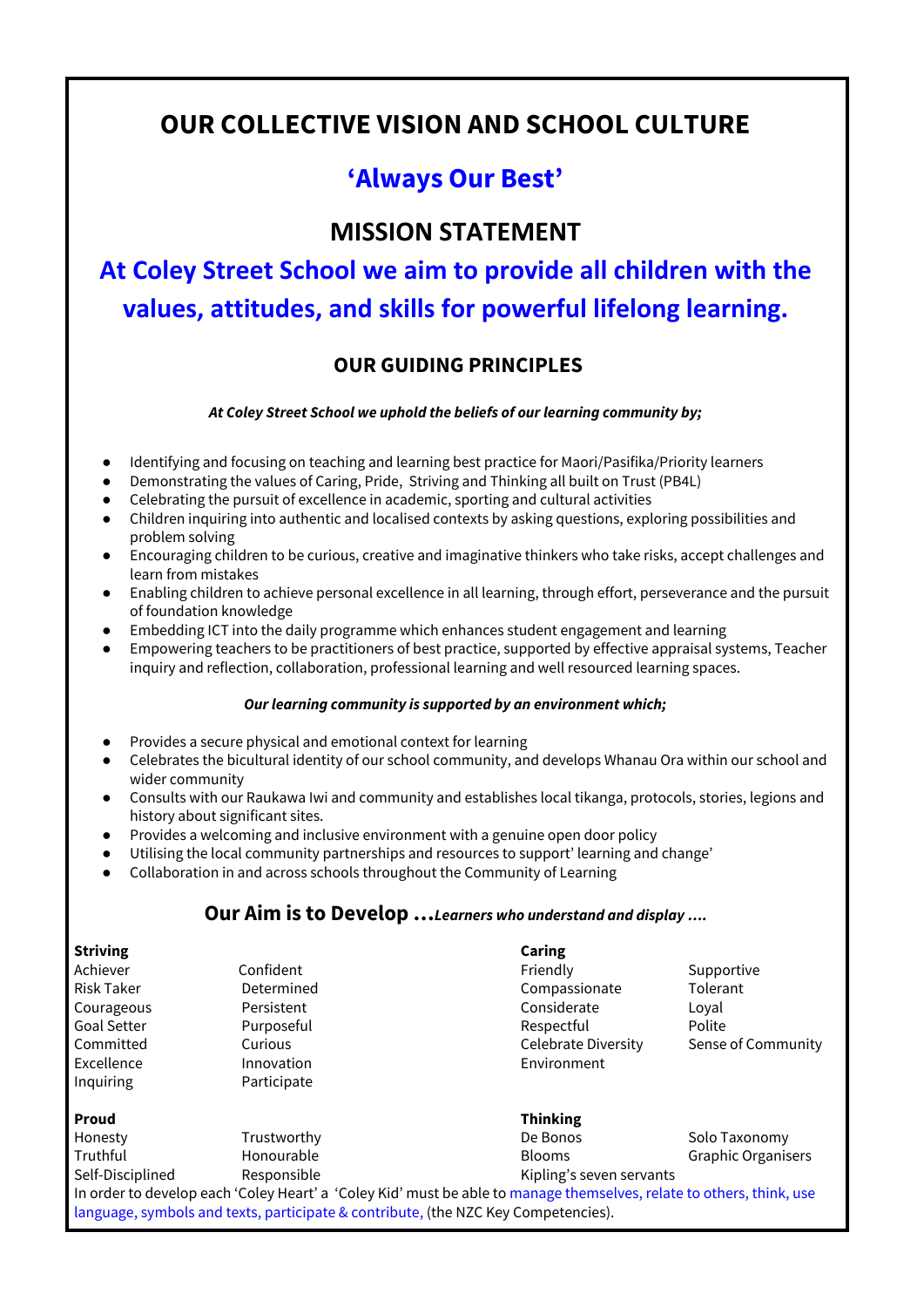## **Strategic Plan 2020 - 2022**

| <b>STRATEGIC AIM</b>                                                                                                                                                                      | 2020                                                             | 2021                                                                                                                                 | 2022                                                             |
|-------------------------------------------------------------------------------------------------------------------------------------------------------------------------------------------|------------------------------------------------------------------|--------------------------------------------------------------------------------------------------------------------------------------|------------------------------------------------------------------|
| 1. To support the achievement<br>of all students around the<br>priority learning areas of<br>Reading, Writing and<br>Maths, in relation to the                                            | 1.1Annual targets set<br>based on analysis of a<br>range of data | 1.1Annual targets set<br>based on analysis of a<br>range of data                                                                     | 1.1Annual targets set<br>based on analysis of a<br>range of data |
| New Zealand Curriculum.                                                                                                                                                                   | 1.2 COL's priority learners<br>showing accelerated<br>progress   | 1.2 Achieving COL targets                                                                                                            | 1.2 Achieving COL's<br>targets                                   |
| Note - 'Expectation' means<br>NZ Curriculum expectation                                                                                                                                   | 1.3 Established PLD<br>strategies within the COL                 | 1.3 Regular collaborative<br><b>COL PLD</b>                                                                                          | 1.3 Ongoing collaborative<br>PLD                                 |
|                                                                                                                                                                                           | 1.4 Maori Learners<br>achieving alongside Non -<br>Maori         | 1.4 Maori learners at or<br>above national norm                                                                                      | 1.4 Ongoing success for<br>Maori                                 |
|                                                                                                                                                                                           | 1.5 COI wide accelerated<br>progress                             | 1.5 Meeting COL student<br>targets                                                                                                   | 1.5 High functioning<br>community                                |
|                                                                                                                                                                                           | 1.6 Curriculum Review<br>ongoing                                 | 1.6 Curriculum Review<br>ongoing                                                                                                     | 1.6 Curriculum Review<br>ongoing                                 |
| 2. To ensure we provide an<br>environment where our school                                                                                                                                | 2.1 COL wide strategies<br>for ongoing whanau<br>engagement      | 2.1 Local Raukawa<br><b>Education Plan</b><br>Implemented                                                                            | 2.1 Regular Iwi<br>engagement                                    |
| community can be activity<br>engaged in their tamariki                                                                                                                                    | 2.2 Whanau led education<br>events                               | 2.2 Local COL and<br>community closely linked                                                                                        | 2.3 Integrate localised<br>curriculum                            |
| teaching and learning.                                                                                                                                                                    | 2.3 Charter reflects COL<br>and lwi aspirations                  | 2.3 Iwi and community led<br>charter                                                                                                 | Established Iwi led<br>protocols                                 |
|                                                                                                                                                                                           | 2.4 COI led strategies and<br>protocols                          | 2.4 Raukawa driven<br>education strategies.                                                                                          | 2.5 teachers familiar with<br>Raukawa protocols and<br>tikanga   |
|                                                                                                                                                                                           | 2.5 Whanau engagement<br>in digital learning                     | 2.5 Confident digital<br>learning community                                                                                          | 2.5 100% digitally<br>engaged community                          |
| 3. To ensure our school wide<br>behaviour management system<br>(PB4L) fosters an environment<br>where tamariki develop the<br>ability to make positive choices<br>that lead to social and | 3.1 Majority of students<br>achieving at expectation             | 3.1 Meeting student<br>achievement expectations<br>for all established students                                                      | 3.1 Ongoing induction and<br>reflection                          |
| academic success supported<br>by whanau.                                                                                                                                                  | 3.2 Flagship school in<br>PB4L                                   | 3.2 High functioning school<br>where student achievement<br>is reflective of health and<br>well - being and behaviour<br>of students | 3.2 ongoing high<br>functioning school                           |
|                                                                                                                                                                                           | 3.3 Clear links between<br>behaviour and student<br>achievement  | 3.3 High functioning school                                                                                                          | 3.3 Ongoing high<br>functioning school                           |
|                                                                                                                                                                                           | 3.4 Restorative Practice<br>evident                              | 3.4 Tier 3 School                                                                                                                    | 3.4 Ongoing Tier 3 school                                        |
|                                                                                                                                                                                           | 3.5 Tier 3 practice<br>established                               | 3.5 Tier 3 practice<br>consolidated                                                                                                  | 3.5 Regular induction and<br>refreshing                          |
|                                                                                                                                                                                           | 3.6 Ongoing review of<br>PB4L systems                            | 3.6 ongoing review of PB4L<br>systems                                                                                                | 3.6 ongoing review of<br>PB4L systems                            |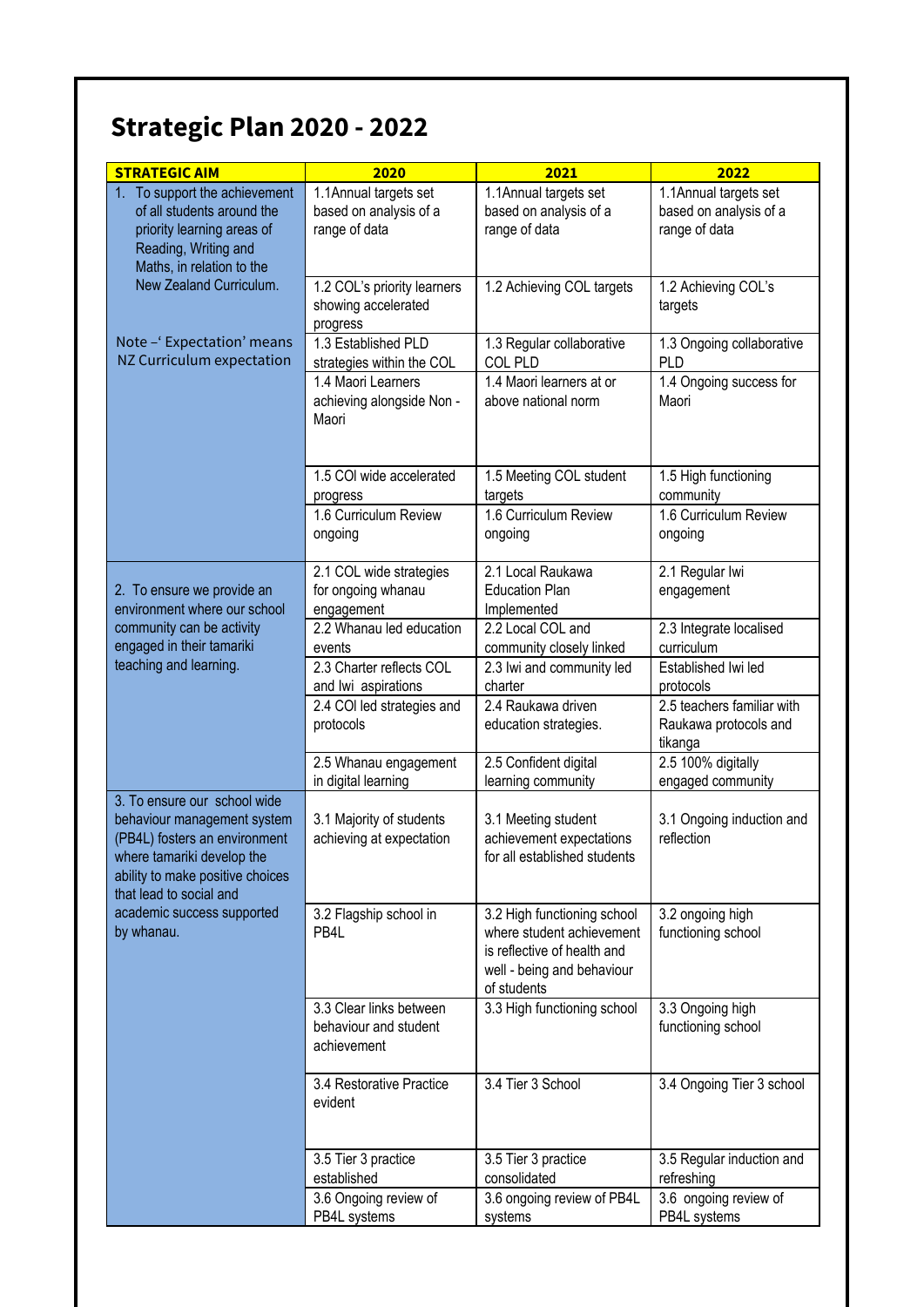| 4.1 A charter that reflects<br>the needs and aspirations<br>of the COI and community                                        | 4.1 COL led BOT                                                                     | 4.1 Localised curriculum                                                                                      |
|-----------------------------------------------------------------------------------------------------------------------------|-------------------------------------------------------------------------------------|---------------------------------------------------------------------------------------------------------------|
| 4.2 Ongoing PLD for BOT                                                                                                     | 4.2 Succession planned<br><b>BOT</b>                                                | 4.2 High functioning BOT                                                                                      |
| 4.3 consolidated and<br>ongoing self - review                                                                               | 4.3 Succession planned<br><b>BOT</b>                                                | 4.3 Regular Induction and<br>review                                                                           |
| 4.4 Ongoing use of<br>achievement data to make<br>strategic decisions                                                       | 4.4 Ongoing review of COL<br>achievement data to make<br>strategic decisions        | 4.4 Ongoing review of<br>COL achievement data to<br>make strategic decisions                                  |
| review                                                                                                                      |                                                                                     | 4.5 COL reviewed charter                                                                                      |
| 4.6 The BOT will provide a<br>safe physical and<br>emotional environment for<br>all                                         | 4.6 The BOT will provide a<br>safe physical and<br>emotional environment for<br>all | 4.6 The BOT will provide a<br>safe physical and<br>emotional environment for<br>all                           |
| 5.1 Ongoing analysis of<br>data to identify at risk<br>students                                                             | 5.1 Explicit teaching based<br>on PB4L data trends                                  | 5.1 Healthy high<br>functioning school                                                                        |
| 5.2 Fruit in schools, milk in<br>schools, Kids Can,<br>sunsmart and health<br>promoting schools<br>supporting our community | 5.2 Ongoing                                                                         | 5.2 Healthy children who<br>are engaged, achieving<br>and aware of their<br>personal health and well<br>being |
| 5.3 Clear communication<br>and rapid response for<br>children / whanau at risk                                              | 5.3 Transparent and<br>smooth links between<br>school and networks                  | 5.3 Transparent and<br>effective support networks                                                             |
| 5.4 Safe and healthy<br>teaching and learning<br>environment                                                                | 5.4 Happy committed staff<br>and children                                           | 5.4 High functioning<br>classrooms                                                                            |
| 5.5 Physically and<br>emotionally safe teaching<br>and learning environment                                                 | 5.5 Ongoing                                                                         | 5.5 Ongoing                                                                                                   |
| 5.6 Students that are<br>digitally aware and<br>proactive around safe<br>practices                                          | 5.6 Ongoing                                                                         | 5.6 Ongoing                                                                                                   |
|                                                                                                                             | 4.5 Ongoing charter                                                                 | 4.5 COL reviewed charter                                                                                      |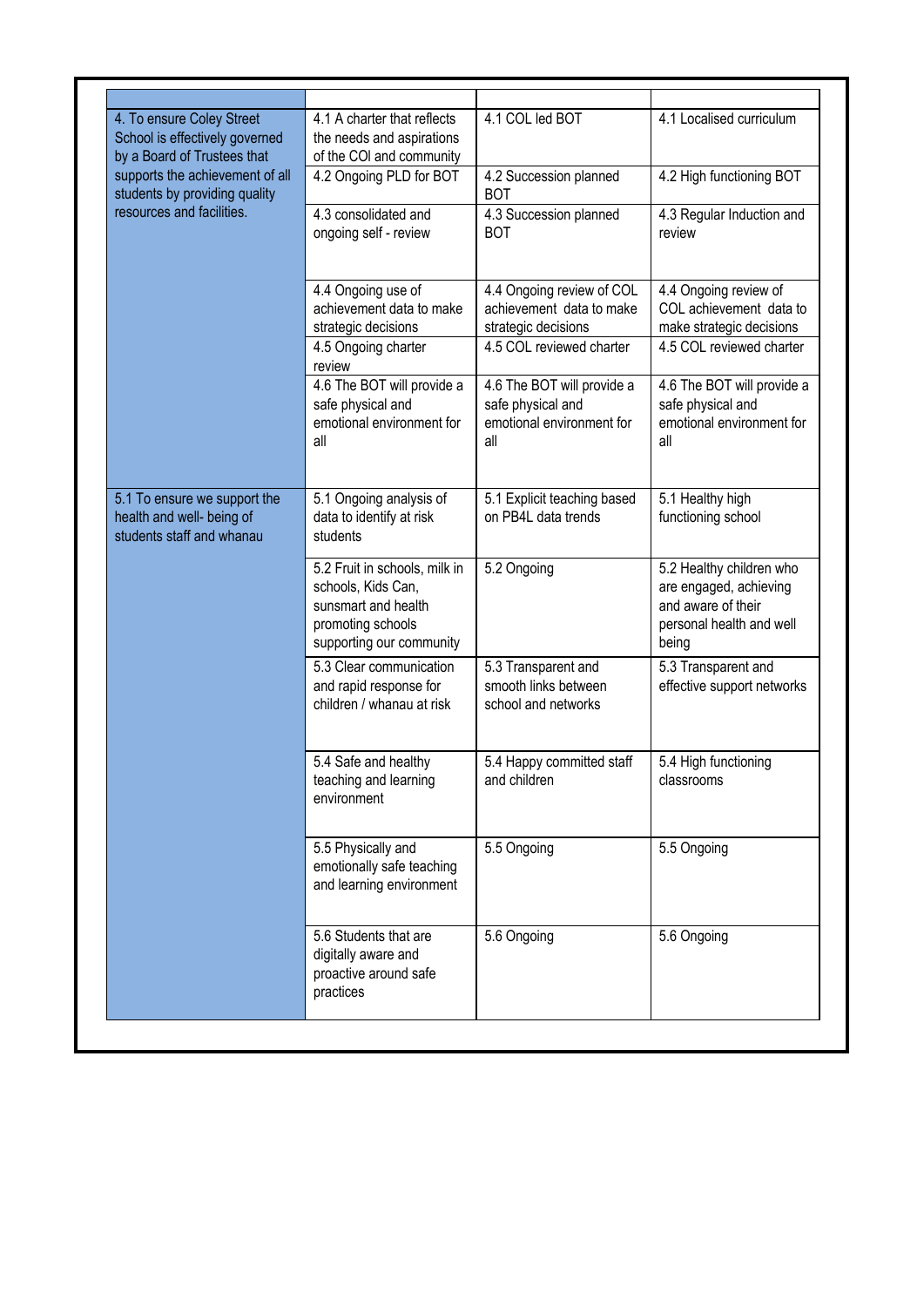

## ANNUAL PLAN 2020

#### **STRATEGIC AIM 0NE**

To support the achievement of all students, around the priority learning areas of Reading, Writing and Mathematics, in relation to the New Zealand Curriculum.

BASELINE DATA (based on 2019 data):

#### **Reading**

- Year 2 data shows 11 students who are well below
- Year 5 data shows 11 students who are below
- Year 6 data shows 6 students are below

#### **Writing**

- Year 3 data shows 10 students are below
- Year 5 data shows 10 students are below
- Year 6 data shows 7 students are below

#### **Mathematics**

- Year 2 shows 10 students are below
- Year 3 shows 14 students are below
- Year 5 data shows 10 students are below

#### **Annual Targets for Reading, Writing and mathematics: (for 2020)**

#### **Reading**

- Year 3 cohort of 11 students who are well below will be moved to below or at
- Year 6 cohort of 11 students who are below will be moved to at
- Year 7 cohort of 6 students will be moved to at

#### **Writing**

- Year 4 cohort of 10 students who are below will be moved to at
- Year 6 cohort of 10 students who are below will be moved to at
- Year 7 cohort of 7 students who are below will be moved to at

#### **Maths**

- Year 3 cohort of 10 students who are below will be moved to at
- Year 4 cohort of 14 students who are below will be moved to at
- Year 6 cohort of 10 students who are below will be moved to at

All planning and moderation will be completed using the PaCT Tool and E asttle assessment tools in middle / senior school and running records and JAM at junior school.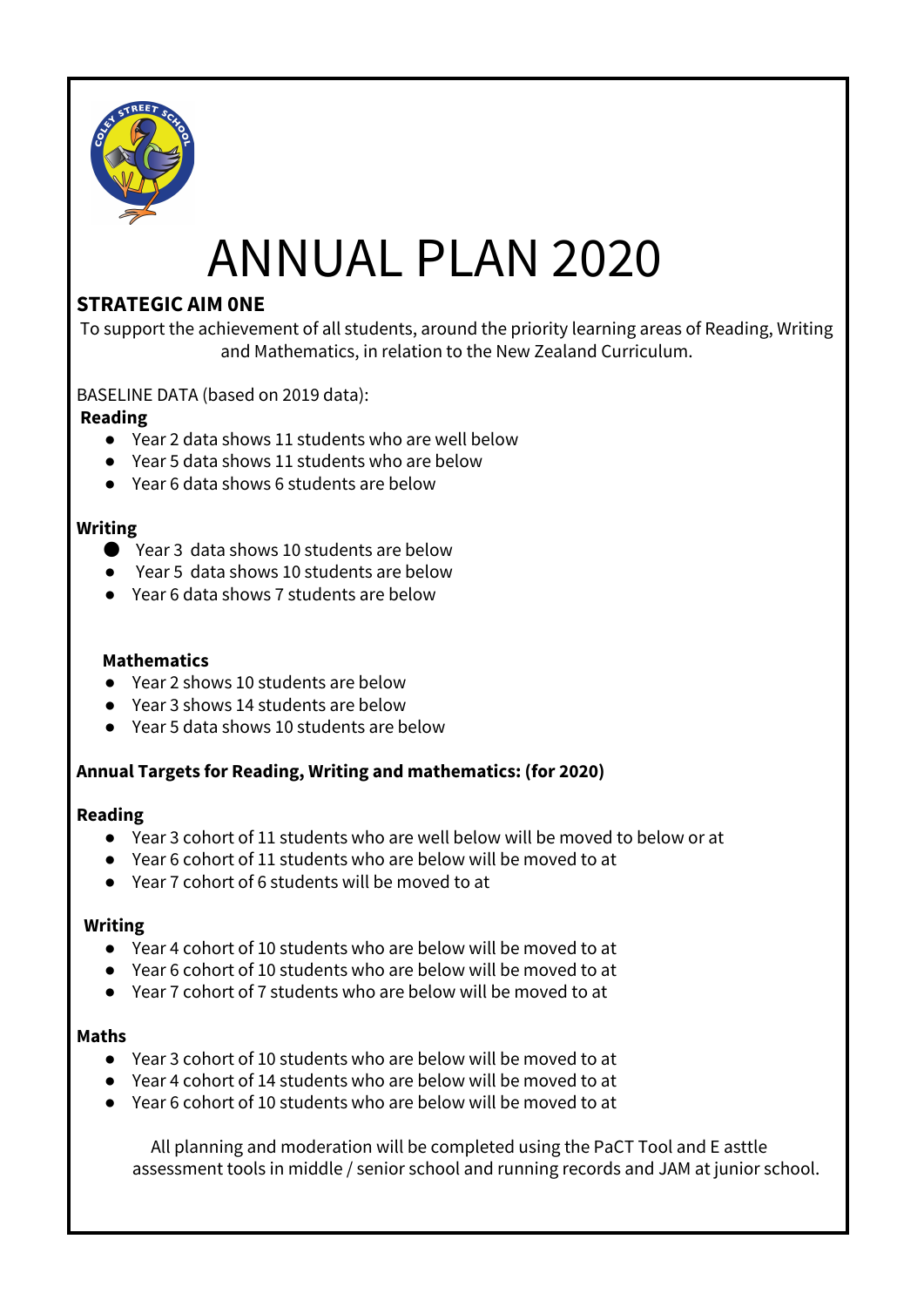## STRATEGIC AIM ONE

To support the achievement of all students around the priority learning areas of reading, writing and maths in relation to the New Zealand Curriculum.

| AIM <sub>1</sub><br><b>TARGETS FOR 2020</b>                                                                                                                                 | <b>Actions to achieve</b><br>targets                                                                                                                             | <b>Led By</b>                                          | <b>Budget</b>                                      | <b>Timeframe</b> |
|-----------------------------------------------------------------------------------------------------------------------------------------------------------------------------|------------------------------------------------------------------------------------------------------------------------------------------------------------------|--------------------------------------------------------|----------------------------------------------------|------------------|
| 1.1 Annual targets<br>set based on the<br>analysis of a range of<br>data in reading,<br>writing and maths                                                                   | Data will be collated<br>and analysed term 4 to<br>set new targets for<br>2021                                                                                   | Principal / BOT                                        | Curriculum<br>budget supports<br>this aspect       | Mid February     |
| 1.2<br>Priority<br>learners (Maori<br>students) will be<br>identified and<br>appropriate<br>intervention<br>programmes<br>implemented<br>incorporating whanau<br>and school | Regular engagement<br>of student / whanau<br>and school to<br>communicate and<br>share student learning.<br>COL strategies<br>implemented for target<br>students | Principal / Staff/<br><b>BOT</b>                       | \$15,000 PLD<br>\$1,500<br>Community<br>engagement | By end of 2020   |
| On-going PLD<br>1.3<br>with best practice<br>strategies in teaching<br>and learning<br>consolidated and<br>sustainable                                                      | Community of<br>Learning, PB4L,<br>literacy, Pact Tool,<br>Reading Together, Te<br>Ao Maori                                                                      | Principal / staff /<br>outside facilitators            |                                                    | ongoing          |
| Established<br>1.4<br>School wide teaching<br>and learning<br>strategies will be<br>evidenced by school<br>wide engagement and<br>student achievement                       | MLE will be evident<br>with collaborative<br>teaching and learning<br>and modern physical<br>environments                                                        | Principal / senior<br>management / staff<br><b>BOT</b> | \$250,000 5YA<br>\$12,000 furniture                | Ongoing in 2020  |
| 1.5 Student / teacher /<br>whanau partnerships<br>will be evident with<br>strong levels of<br>shared learning and<br>communication                                          | Range of<br>communication<br>formats used with<br>newsletter, facebook,<br>website, txt<br>messaging, face to<br>face and school events                          | Principal / staff                                      | S1,500.00<br>community<br>engagement               | Ongoing          |
| 1.6 Curriculum<br>review and<br>implementation will<br>continue                                                                                                             | Coley localised<br>Curriculum will be<br>aligned with COL<br>targets                                                                                             | <b>Principal /Deputy</b><br>Principal / staff          |                                                    | Throughout 2020  |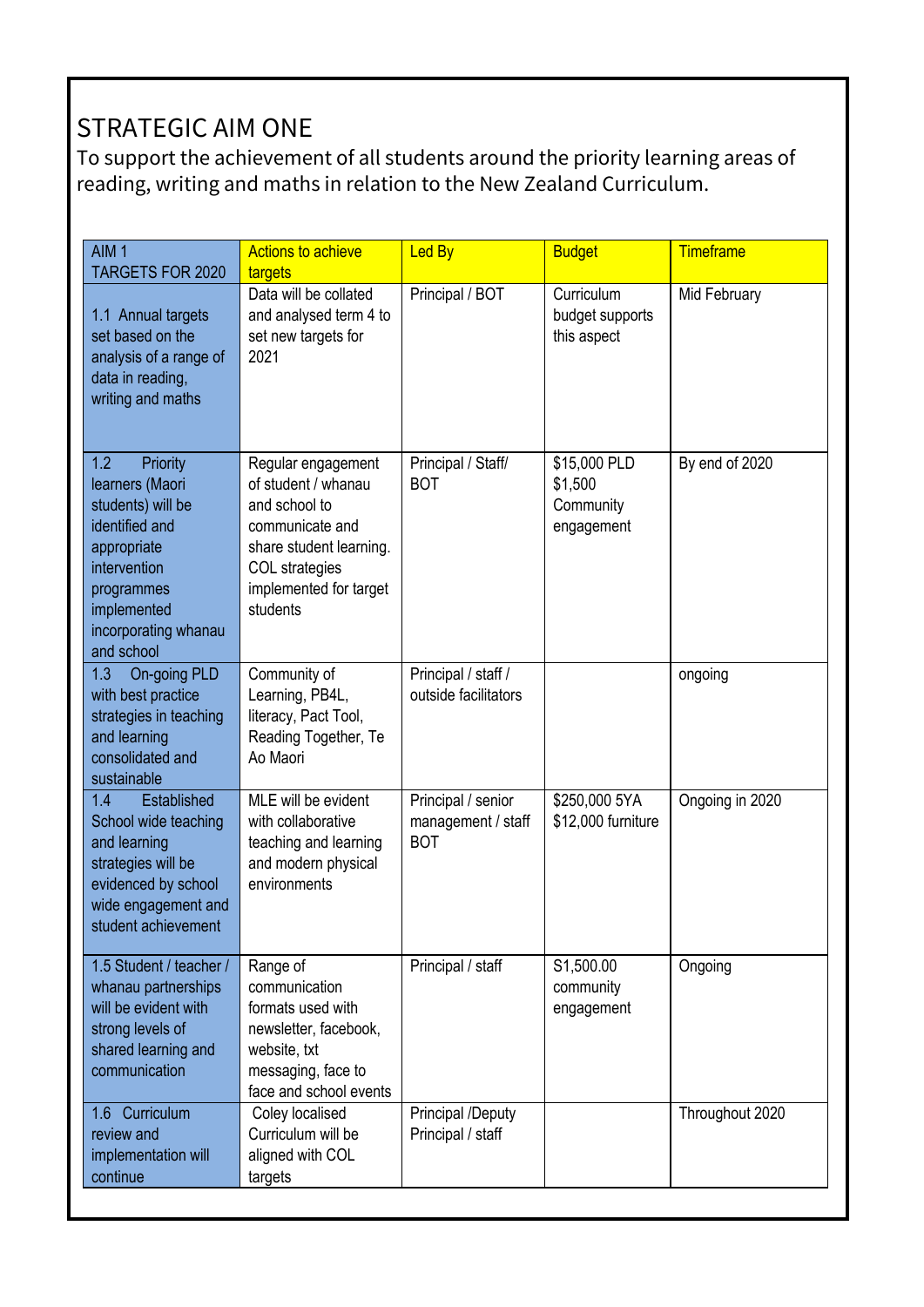## STRATEGIC AIM TWO

To ensure we provide an environment where our school community can be actively engaged in the tamariki's teaching and learning.

| Offering<br>Principal / BOT/<br>\$1,500.00<br>2.1 Whanau will play<br>ongoing<br>opportunities for<br>/ Staff<br>an active role in<br>community<br>teaching and<br>whanau<br>engagement<br>\$4,000.00<br>learning programme<br>engagement in<br>teaching and<br>hospitality<br>learning<br>programmes<br>2.2 Established<br>Principal / staff<br>Newsletter,<br>ongoing<br>ongoing<br>protocols for<br>facebook, face to<br>whanau<br>face, website, txt<br>engagement will be<br>messaging, School<br>evident<br>Docs, local<br>Iwi, powhiri<br>2.3 Consolidated<br>Regular surveys,<br><b>BOT</b> / Principal<br>ongoing<br>ongoing<br>questionnaires<br>consultation<br>survey- monkey,<br>processes will be<br>face to face will be<br>established as an<br>utilised when<br>aspect of self-<br>review<br>consulting in and |  |
|---------------------------------------------------------------------------------------------------------------------------------------------------------------------------------------------------------------------------------------------------------------------------------------------------------------------------------------------------------------------------------------------------------------------------------------------------------------------------------------------------------------------------------------------------------------------------------------------------------------------------------------------------------------------------------------------------------------------------------------------------------------------------------------------------------------------------------|--|
|                                                                                                                                                                                                                                                                                                                                                                                                                                                                                                                                                                                                                                                                                                                                                                                                                                 |  |
|                                                                                                                                                                                                                                                                                                                                                                                                                                                                                                                                                                                                                                                                                                                                                                                                                                 |  |
| across schools.                                                                                                                                                                                                                                                                                                                                                                                                                                                                                                                                                                                                                                                                                                                                                                                                                 |  |
| 2.4 Student led<br>Principal / staff<br><b>Student leaders</b><br>ongoing<br>ongoing<br>powhiri and hosting<br>/ lead teacher<br>appointed within<br>will be a regular<br>academic, cultural<br>and sporting events<br>event<br>with student voice<br>evident                                                                                                                                                                                                                                                                                                                                                                                                                                                                                                                                                                   |  |
| 2.5 Established<br>In school and<br>Principal / staff<br>ongoing<br>ongoing<br>routines for open<br>across school<br>dialogue between<br>networks to engage<br>home and school<br>whanau                                                                                                                                                                                                                                                                                                                                                                                                                                                                                                                                                                                                                                        |  |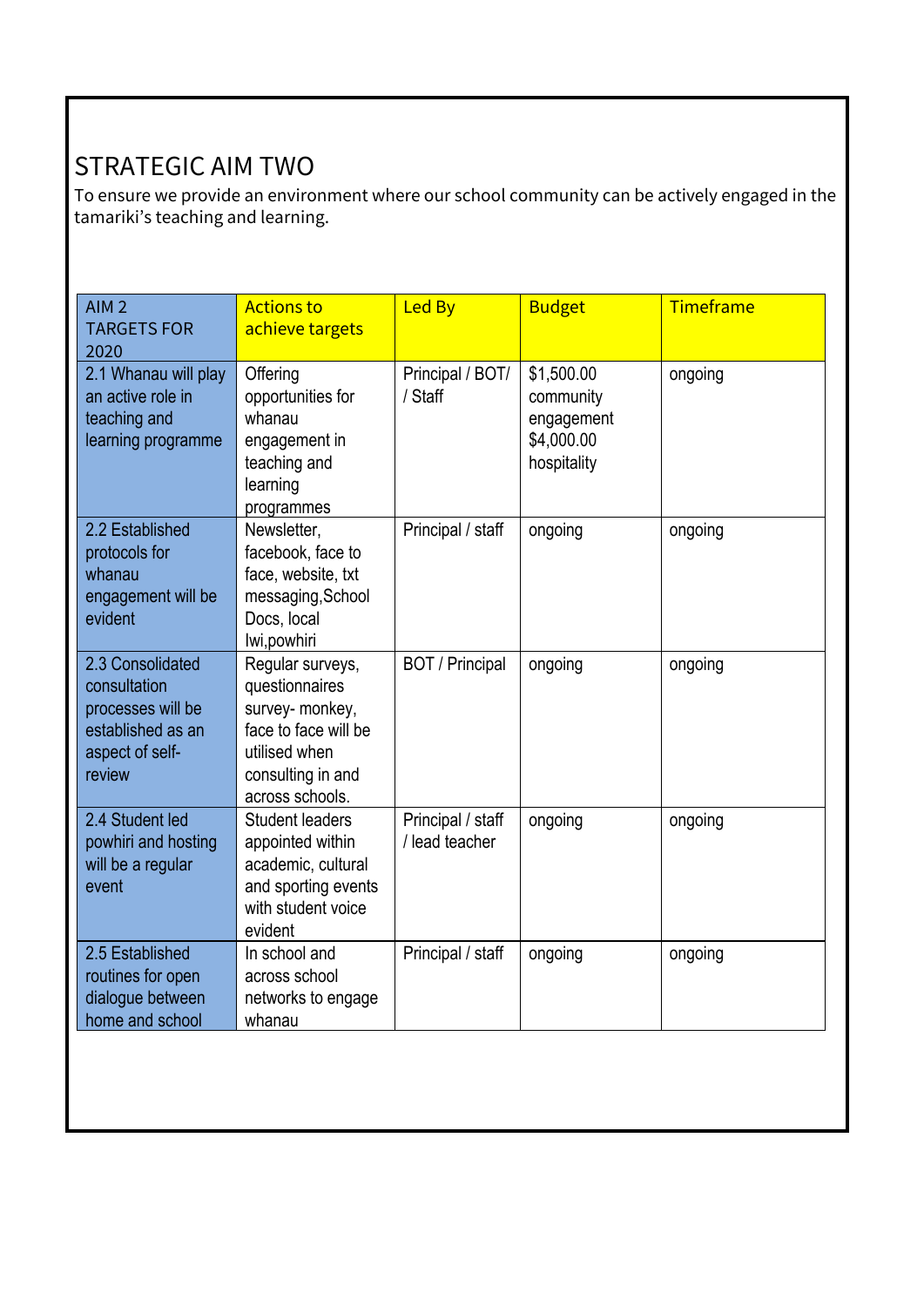## STRATEGIC AIM THREE

To ensure our school wide behaviour management system (PB4L) fosters an environment where tamariki develop the ability to make positive choices that lead to social and academic success supported by whanau.

#### BASELINE DATA:

The established PB4L team are continuously gathering data in relation to play ground and in class behaviour. This data and information is being used to inform the direction and changes being made to the school wide behaviour management system.

| AlM <sub>3</sub><br><b>TARGETS FOR</b><br>2020                                                                            | <b>Actions to achieve</b><br>targets                                                                             | <b>Led By</b>                  | <b>Budget</b> | <b>Timeframe</b>   |
|---------------------------------------------------------------------------------------------------------------------------|------------------------------------------------------------------------------------------------------------------|--------------------------------|---------------|--------------------|
| 3.1 School-wide<br>behaviour<br>management system<br>embedded within the<br>school community                              | Ongoing<br>communication, PLD<br>and tier 2 / 3 training                                                         | PB4L team /<br>coach           | \$5,000       | End of term 1      |
| 3.2 School community<br>will demonstrate a<br>clear understanding of<br>the school wide<br>behaviour<br>management system | Encouraging whanau /<br>business community to<br>use common PB4L<br>language                                     | PB4L Team                      |               | ongoing            |
| 3.3 Noticeable<br>progress in student<br>achievement as a<br>result of PB4L system                                        | Students making<br>accelerated progress in<br>class throughout 2020<br>as a result of engaged<br>children        | PB4L team                      |               | ongoing            |
| 3.4 Restorative<br>practice will be an<br>integral aspect of<br>behaviour<br>management                                   | Attending tier 2 / 3<br>training with all staff                                                                  | PB4L Team                      |               | Throughout 2020-21 |
| 3.5 Ensure all<br>documentation<br>regarding PB4L is<br>well communicated<br>and evident in the<br>school environment     | Ensure school signage<br>is clearly seen and<br>understood and PB4L<br>data shared amongst<br>staff and students | PB4L team / BOT                |               | <b>End of 2020</b> |
| 3.6 PB4L is an<br>integral aspect of the<br><b>Coley Street School</b><br>community                                       | PB4L is fully integrated<br>across all school<br>communication                                                   | PB4L Team /<br>Principal / BOT |               | Ongoing            |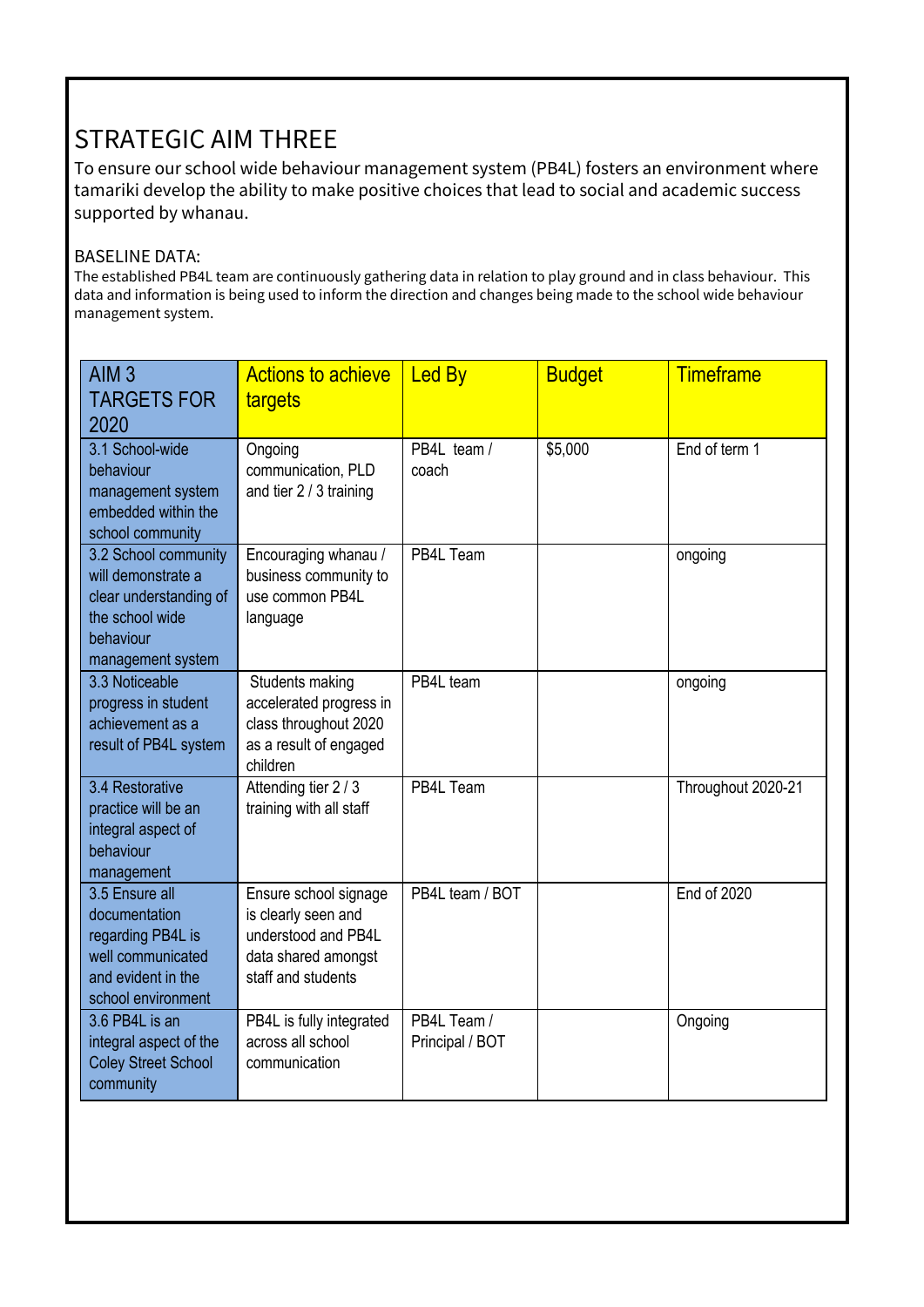## STRATEGIC AIM FOUR

To ensure Coley Street School is effectively governed by a Board of Trustees, that supports the achievement of all students by providing quality resources and facilities.

| Aim 4                                   | <b>Actions to achieve</b>                     | <b>Led By</b>               | <b>Budget</b>                     | <b>Timeframe</b> |
|-----------------------------------------|-----------------------------------------------|-----------------------------|-----------------------------------|------------------|
| <b>Targets for 2020</b>                 | targets                                       |                             |                                   |                  |
| 4.1 The BOT will<br>continue to consult | Use data collection tools<br>when appropriate | BOT chairman /<br>principal | \$1,500.00<br>Community           | Mid 2020         |
| with the school<br>community to         |                                               |                             | engagement<br>\$4,000 Hospitality |                  |
| formulate the $2020 -$<br>22 charter    |                                               |                             |                                   |                  |
| 4.2 The BOT will                        | BOT members to                                | <b>BOT</b> / Principal      |                                   | End of each year |
| review the<br>effectiveness of their    | evaluate the<br>effectiveness of              |                             |                                   |                  |
| strategic planning                      | meetings                                      |                             |                                   |                  |
| 4.3 The BOT will                        | BOT members to                                | <b>BOT Chairman</b>         |                                   | End of each year |
| evaluate the                            | evaluate the                                  |                             |                                   |                  |
| effectiveness of their                  | effectiveness of charter                      |                             |                                   |                  |
| governance process                      |                                               |                             |                                   |                  |
| 4.4 The BOT will use                    | <b>BOT</b> members will                       | Principal                   |                                   | End of each year |
| the achievement data                    | evaluate the                                  |                             |                                   |                  |
| to make strategic<br>decisions          | effectiveness of annual<br>targets            |                             |                                   |                  |
| 4.5 The BOT will                        | Use survey monkey                             | <b>BOT</b> / Principal      |                                   | Mid 2020         |
| consult with the                        | questionnaires, face to                       |                             |                                   |                  |
| school community to                     | face for consultation                         |                             |                                   |                  |
| review the 2020 - 22                    |                                               |                             |                                   |                  |
| charter                                 |                                               |                             |                                   |                  |
| 4.6 The BOT will                        | All compliance checks                         | <b>BOT</b> / Principal      |                                   | Ongoing          |
| provide a safe                          | completed on time and                         |                             |                                   |                  |
| physical and                            | policies and procedures                       |                             |                                   |                  |
| emotional                               | updated with 'SCHOOL                          |                             |                                   |                  |
| environment                             | DOCS'                                         |                             |                                   |                  |